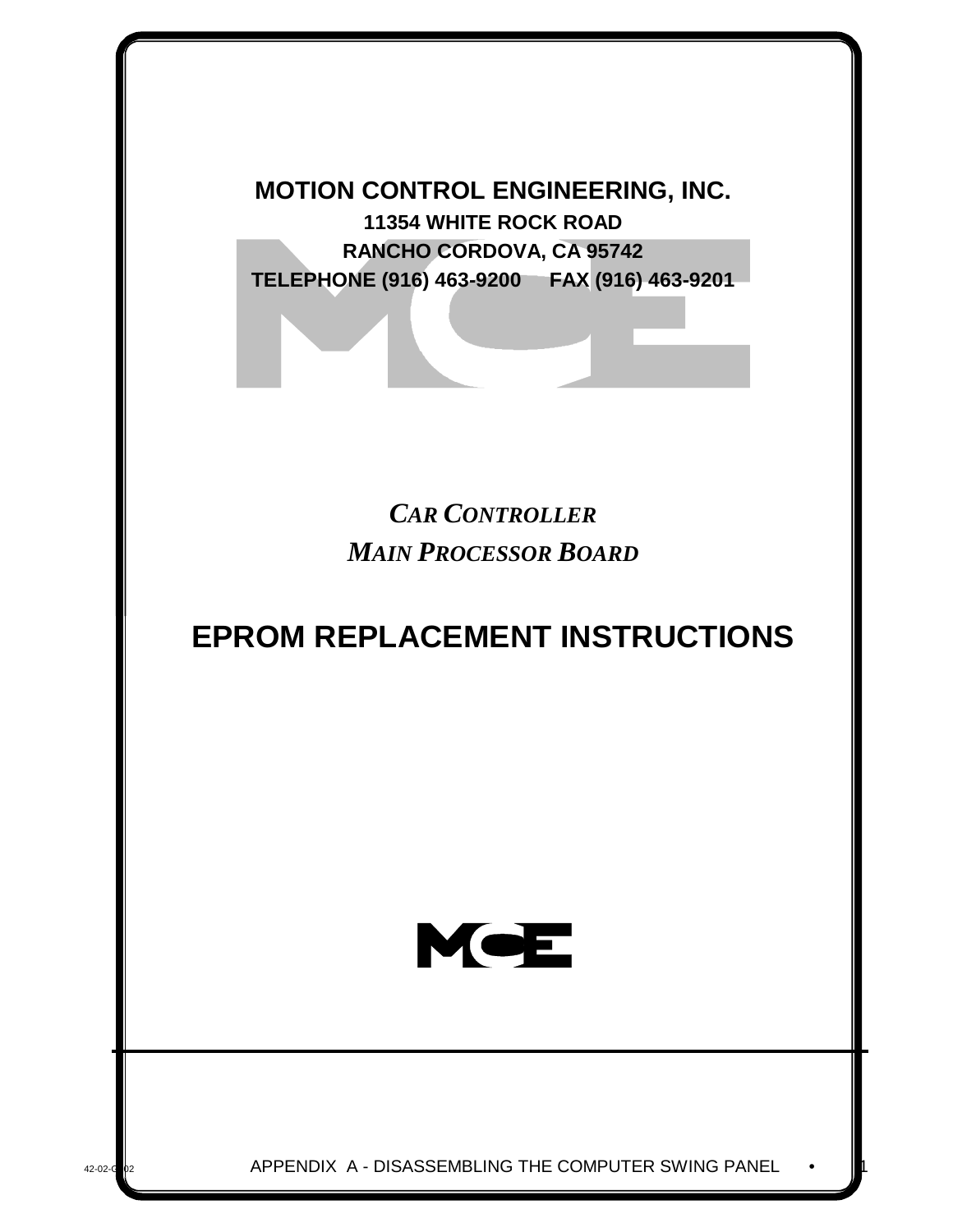## **CAR CONTROLLER MANUAL - APPENDIX A DISASSEMBLING THE COMPUTER SWING PANEL**

#### *FIGURE A.1 Computer Swing Panel With FIGURE A.2 Computer Swing Panel Without Boards (Top View) Boards (Top View)*



*FIGURE A.3 Computer Swing Panel Boards FIGURE A.4 Computer Swing Panel Boards(Snapped Together) (Unsnapped)*

MCE Technical Support may advise an **RIBISTALLER TO FEMOVE A CITCUIT board for** Rustroubleshooting reasons. If so, remove the thumbscrew holding the Swing Panel to the bracket on the back plate. Lower the Swing Panel so that it faces down.



D/N: 1842C





With the back of the Swing Panel facing up, loosen and remove the four nuts securing the back cover plate. This may require the use of a 11/32 nut driver.



**CAUTION:** Components on the PC boards can be damaged by ESD. Install a grounding strap on your wrist and connect it to ground before handling the PC boards.

Disconnect the 60 pin ribbon cable from the connector on the IMC-MB board in the IMC-Sxx drive. Disconnect the 20 pin ribbon cables from the HC-PIO and MC-RS boards.

Remove the circuit boards from the Swing Panel. Put the nuts back on the bolts for safekeeping.

Unsnap the boards from each other and replace/repair the boards as necessary.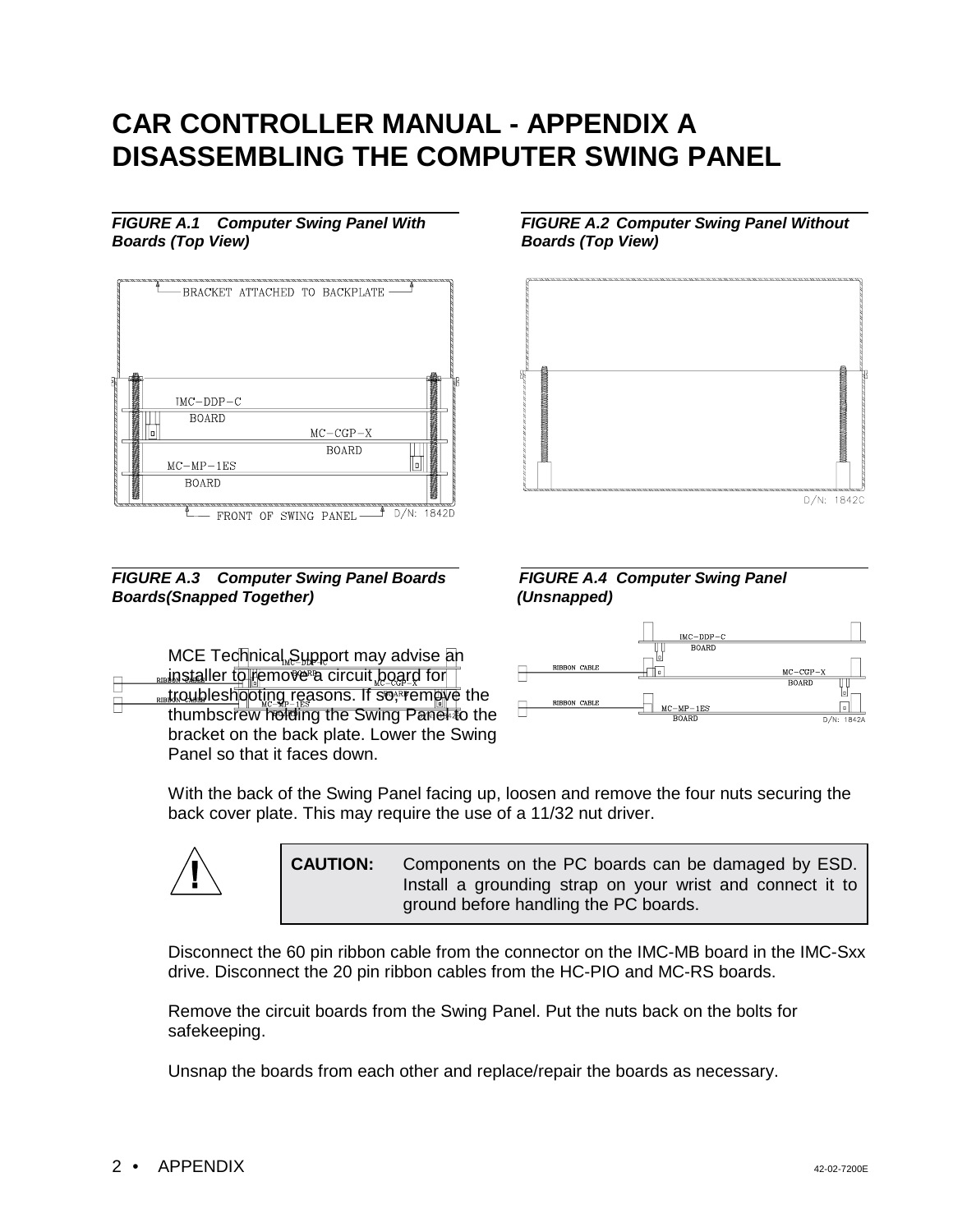## **CAR CONTROLLER MANUAL - APPENDIX B CHANGING PC BOARDS, EPROMS OR MICROCONTROLLERS**

With directions from MCE Technical Support, a PC board, EPROMs or Microcontroller may need to be reinstalled in the field. Great care should be taken when changing any of these items. The EPROM stores the computer program, the microcontroller both stores and executes the program and all three are subject to damage by ESD (see CAUTION). These instructions should be followed step-by-step.



**CAUTION:** Components on the PC boards can be damaged by ESD. Install a grounding strap on your wrist and connect it to ground before handling the PC boards.

### **1.0 REPLACING THE MC-MP-1ES BOARD OR EPROM**

Normally the microprocessor on the MC-MP-1ES board is not replaced in the field. Sometimes the EPROM is replaced to upgrade the program and occasionally the complete board must be replaced due to a component failure.

**Replacing the EPROM** - The EPROM for the MC-MP-1ES board is labeled S-MP-xx-1. The "xx" represents the controller type. If the new EPROM has the same job number "fingerprint" as the old EPROM, the user settings for timers and adjustable control variables, etc., are retained. Any new timers or variables added to the new EPROM will be set to their default values.

If the job number fingerprint on the new EPROM is different from the job number fingerprint on the old EPROM, all of the timers and variables will be set to their default values. The user settings should be documented before the old EPROM is removed so that they can be re-entered when the new EPROM is installed.

**Replacing the MC-MP-1ES board** - The user settings for timer and adjustable control variables are stored in battery backed RAM on the MC-MP-1ES board. If the new board was previously installed in another car controller, the user settings from that car will be retained. If the new board is a replacement from MCE, all of the user programmable values will be set to their default values. Therefore, the current user settings should be documented before the old board is removed so that they can be re-entered when the new board is installed. The following is a list of the user settings:

- ` Elevator Timers (see Section 5.2.4)
- Processor Clock Flags (see Section 5.2.5)
- ` Communications Port Settings (see Section 5.4.1)
- Security Codes (see Section 5.4.2)
- ` Master Software Key (MSK) (see Section 5.4.4)
- Software Options Adjustable Control Variables (see Section 5.4.5)
- Learned values for the Load Weigher if a load weigher is used for dispatching, the Load Weigher Learn Operation must be performed (see Section 5.4.6)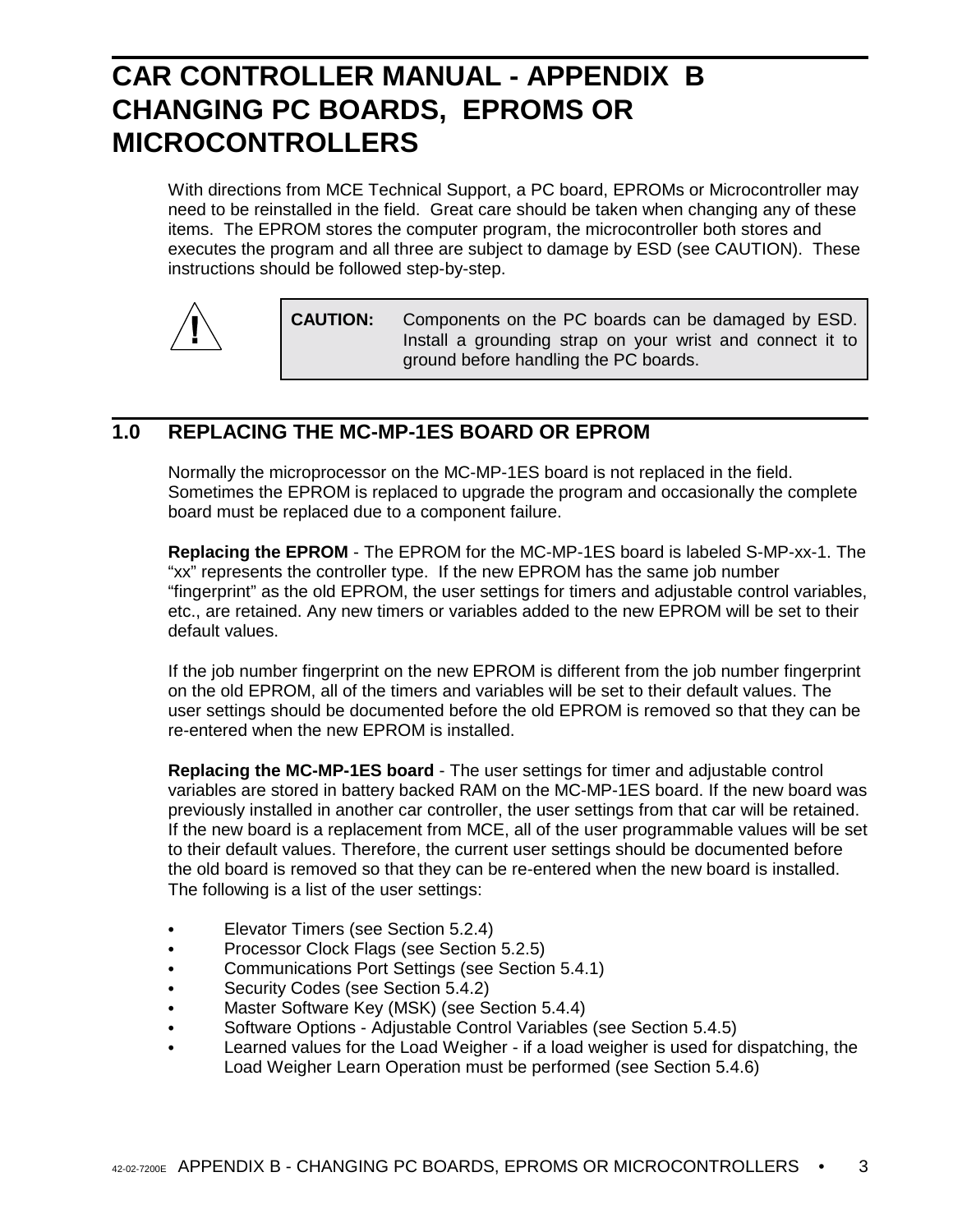#### **Replacement Procedure**

- 1. Document the current settings for the items listed above.
- 2. Turn power OFF at the main disconnect and verify that no lights are operating on the microprocessor panel. Install a grounding strap on your wrist and connect it to ground before handling the PC boards.
- 3. Remove the MC-MP-1ES board from the Swing Panel. Refer to Appendix A for instructions on unloading the boards from the Swing Panel. If you are replacing the PC board, proceed to step 6 below.
- 4. Using a small, thin-bladed screwdriver, place the tip between the EPROM chip and its socket, *not* between the socket and the board (see Figure A.5). Gently pry the existing EPROM out from the socket. Do this very slowly, taking care not to bend the leads. If they become bent, straighten them carefully with a needlenose pliers.

*FIGURE A.5 EPROM Location on the Main Processor Board (MC-MP-1ES)* OBSERVE THE ORIENTATION OF THE NOTCH 'n o je  $\overline{\mathbf{m}}$  $\overline{117}$ ٩명  $\bigcirc$ ◯  $\int_{\Xi}$ U6  $\overline{u}$ Г  $\mathbf{I}$ **FPRO**  $\overline{S}1$  $\overline{a}$  $\overline{u}$  $U17$  $U<sub>7</sub>$ П  $U1$ VSP18  $\overline{\bigcirc_{\mathsf{CS}}^{\mathsf{C2}}}$  $\overline{111}$  $\overline{\blacksquare}$ ă  $\blacksquare$  $\overline{a}$  $111$ u2 U8 Фдт  $\prod C1Z$  $Y1$  $\square$ pis  $\square$  D18 듧  $\overline{\mathbb{G}}$ d  $\overline{\mathbf{u}}_2^2$  $\frac{1}{2}$  $\overline{a}$  $C13$  $U14$  $\Gamma$ **U10** ď  $\overline{114}$ 4) Г **U18** ۸Ĩ<br>88 Ĕ <u>명</u>0  $\blacksquare$  $G12$ ħ .<br>0 7c14 Ф  $U11$ ď U16  $\mathsf{R}^{16}$ **U15** ЧŪ U19 ς.  $\blacksquare$  $C22$ 3  $\mathsf{P}$  $\overline{\mathsf{m}}$ П  $R17$ R2 0 á  $\overline{z}$  ? PYRIGHT 01987<br>26-01-0026 (REV 4)  $\frac{1}{2}$ O О  $0701$ ŝ, oÌ 厘

- 5. Place the new EPROM lightly (do not plug it in yet) into the socket and check to see that all pins are aligned with their corresponding holes in the socket. Also make sure that the notch on the end of the EPROM is correctly aligned with the notch on the socket (the orientation of the notch should also correspond to the notches on all of the other chips on the board). Now push the EPROM firmly into the socket and make sure that *none* of the pins are bent during the insertion. Inspect the EPROM to make sure that no pins are bent outward or under the EPROM.
- 6. Reassemble the Swing Panel assembly and close the Swing Panel. Refer to the instructions in Appendix A.